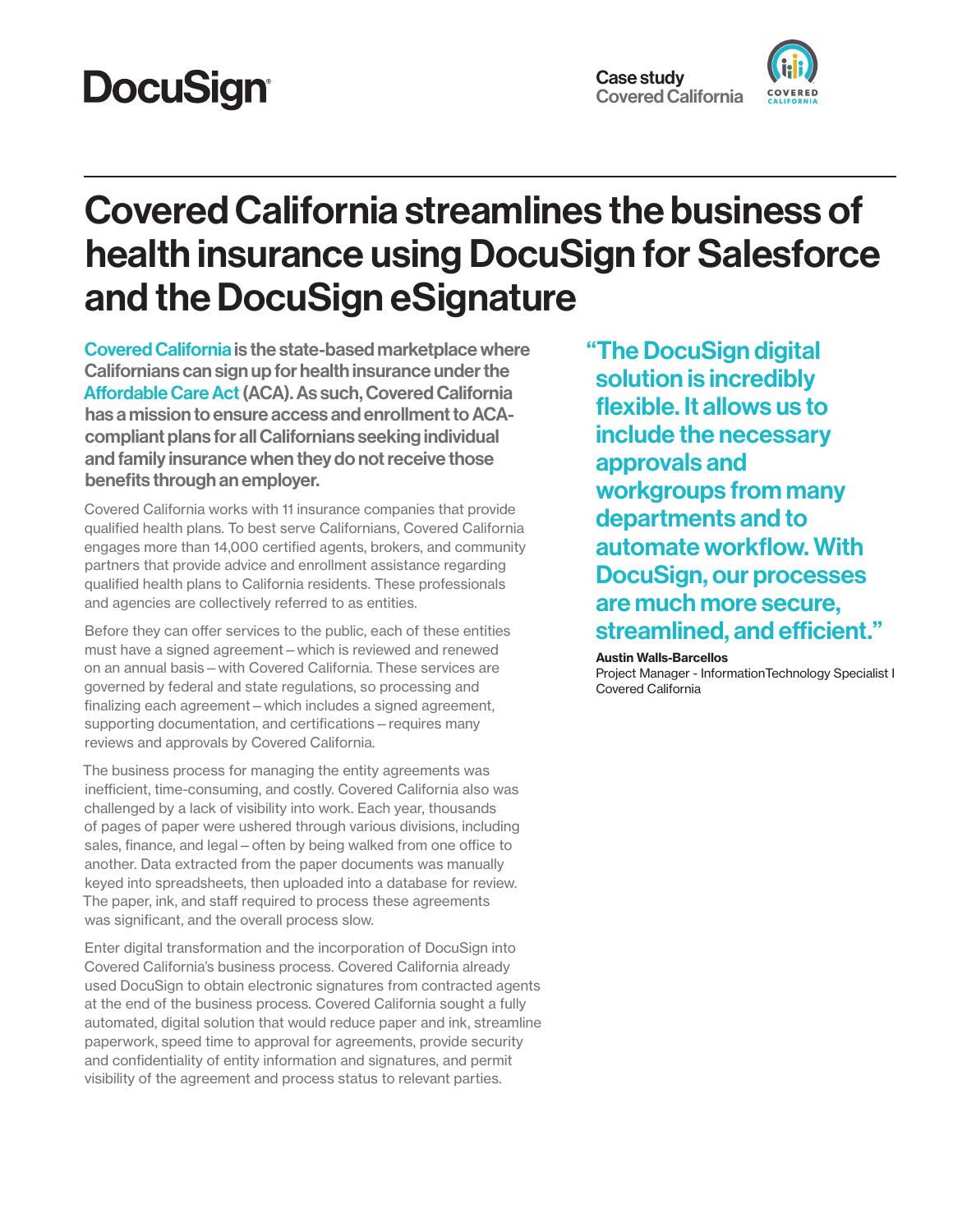## The Road to Optimal Health

Covered California had a use case for automated templates and electronic signatures. The use case indicated significant potential for automating the multi-stage approval process and electronic signatures. Since Covered California uses [Salesforce](https://www.salesforce.com) to manage many parts of its business, it turned to [Zennify](https://www.zennify.com/), a leading expert in providing custom Salesforce solutions, especially those that integrate the DocuSign eSignature API.

Zennify focused on creating a positive user experience (UX), while also incorporating existing technologies used by Covered California: DocuSign and Salesforce. Covered California decided to implement the [Salesforce Community Cloud](https://www.salesforce.com/products/community-cloud/overview/), sometimes referred to as Salesforce Communities. Salesforce Communities enables companies to create a customer or partner portal that is custom branded. The Covered California portal in the Salesforce Community Cloud provides these benefits:

Enables community partners to use a fully automated process to initiate, sign, and complete their agreements to become Covered California-authorized entities.

Provides digital transformation of existing business processes using [DocuSign for Salesforce](https://www.docusign.com/solutions/salesforce), the [DocuSign eSignature API](https://developers.docusign.com/esign-rest-api/guides), and [Salesforce Custom Buttons](https://help.salesforce.com/articleView?id=defining_custom_links.htm&type=0).

Centralized, mobile-enabled website manages the entire process and provides two-way communication between Covered California and its entities.

While DocuSign for Salesforce provides a prebuilt integration that can be used for many business scenarios, Covered California needed a highly flexible integration with Salesforce Communities. To create this flexibility, Covered California extended DocuSign for Salesforce functionality by implementing a Salesforce custom button that calls the DocuSign eSignature API. This enabled Covered California to bridge the gap between Salesforce Communities and DocuSign. Behind the custom button functionality is a coding language called **[APEX](https://developer.salesforce.com/docs/atlas.en-us.apexcode.meta/apexcode/apex_intro_what_is_apex.htm)**, which is similar to Java. The entity agreement process involves providing key business information and is completed sequentially, as follows and as shown in Figure 1 (below):

Sections 1 – 5 – Entity provides key business information as shown in Figure 1 (below).

Section 6 – Entity provides three types of documentation required by Covered California. This documentation can be provided in any order:

Entity Agreement – This step compiles all the data entered in sections 1 through 5 and generates an agreement document that is sent to the entity for eSignature. (See the How It Works section below for more details on the technical implementation.)

Proof of Business Status Documentation – Documentation that provides a Tax ID Number on letterhead to prove eligibility to be or remain an entity.

**Proof of Insurance** – Documentation that proves the entity carries a minimum of \$1,000,000 of liability insurance.

Section 7 – Qualifying Attestations – Series of five statements certifying eligibility.

The entity is prompted in each of the seven sections to either enter data or upload documents for review by Covered California, so those steps are not covered in this API success story. However, from a DocuSign perspective, the compelling part is when the entity clicks the **DocuSign CAE Agreement** custom button shown in Figure 1. This custom button was created within the [Salesforce Lightning Platform](https://developer.salesforce.com/platform/force.com) to initiate the eSignature process for the Certified Application Entity (CAE) Agreement. For more information about how the custom button was implemented, see **How It Works** later in this API success story.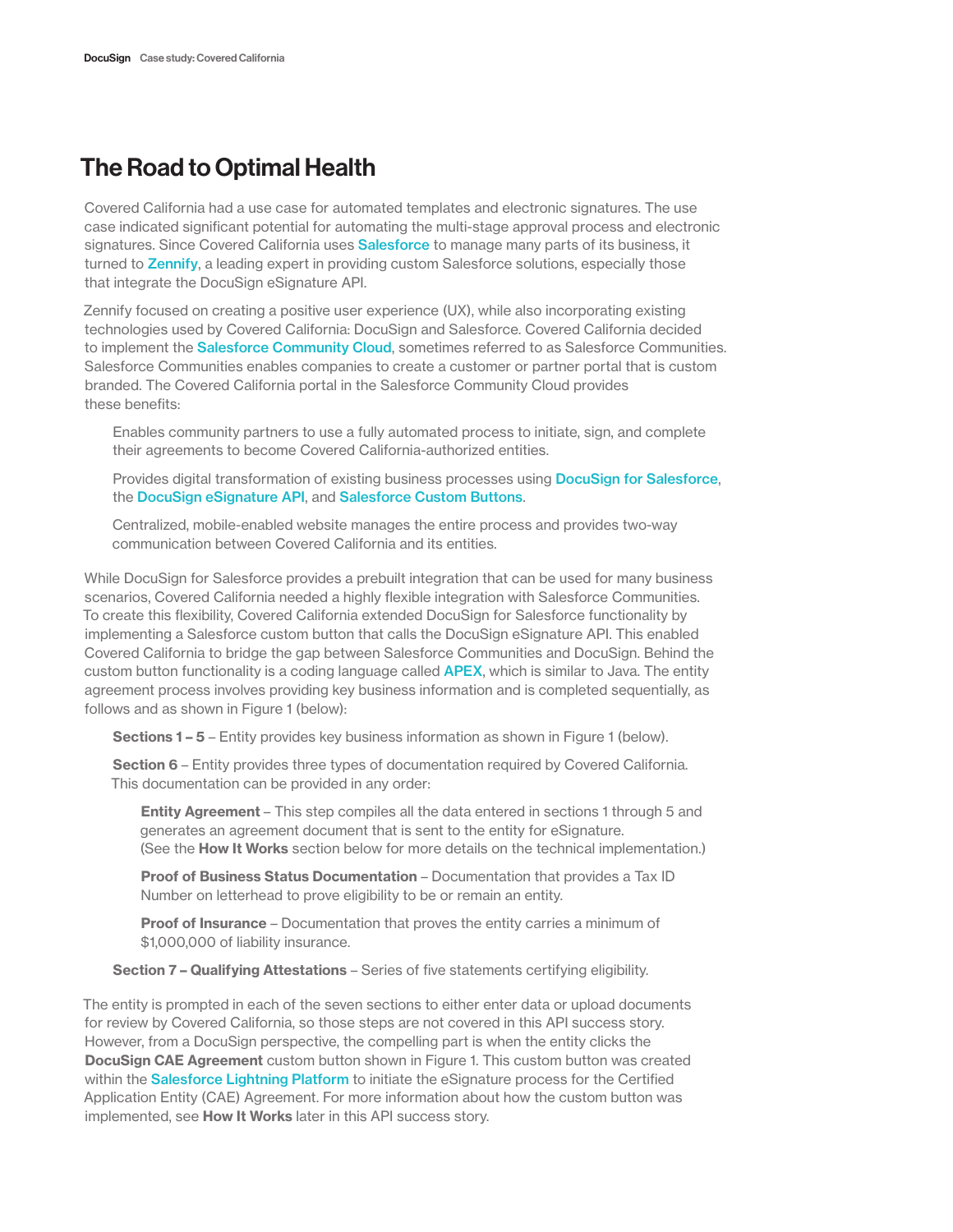

Figure 1. Salesforce Communities page showing completed data entry and custom button to send the agreement for eSignature.

Covered California created these [DocuSign templates](https://developers.docusign.com/esign-rest-api/guides/features/templates), each of which is used for a specific purpose:

### Certified Application Entity (CAE) Agreement

#### Medi-Cal Managed Care Plan (MMCP) Agreement

The APEX code automatically selects the correct template based on the information the entity has provided in Sections 1 – 5. For example, DocuSign templates are determined by the type of entity (e.g., Certified Application Entity, Certified Enrollment Entity), how an entity provides services (e.g., at a private office, through a community clinic), and whether an entity is compensated by Covered California or by the plan-based provider.

After selecting the correct template (and looking up the corresponding Template ID), Covered California calls the DocuSign eSignature API to specify recipients and substituted Salesforce Communities field values (from Sections 1 – 5) for the preconfigured [DocuSign Tab](https://developers.docusign.com/esign-rest-api/guides/features/templates#populating-data-in-a-template) values in the selected template. The result is a recipient receiving the populated agreement document via email, which is shown in Figure 2.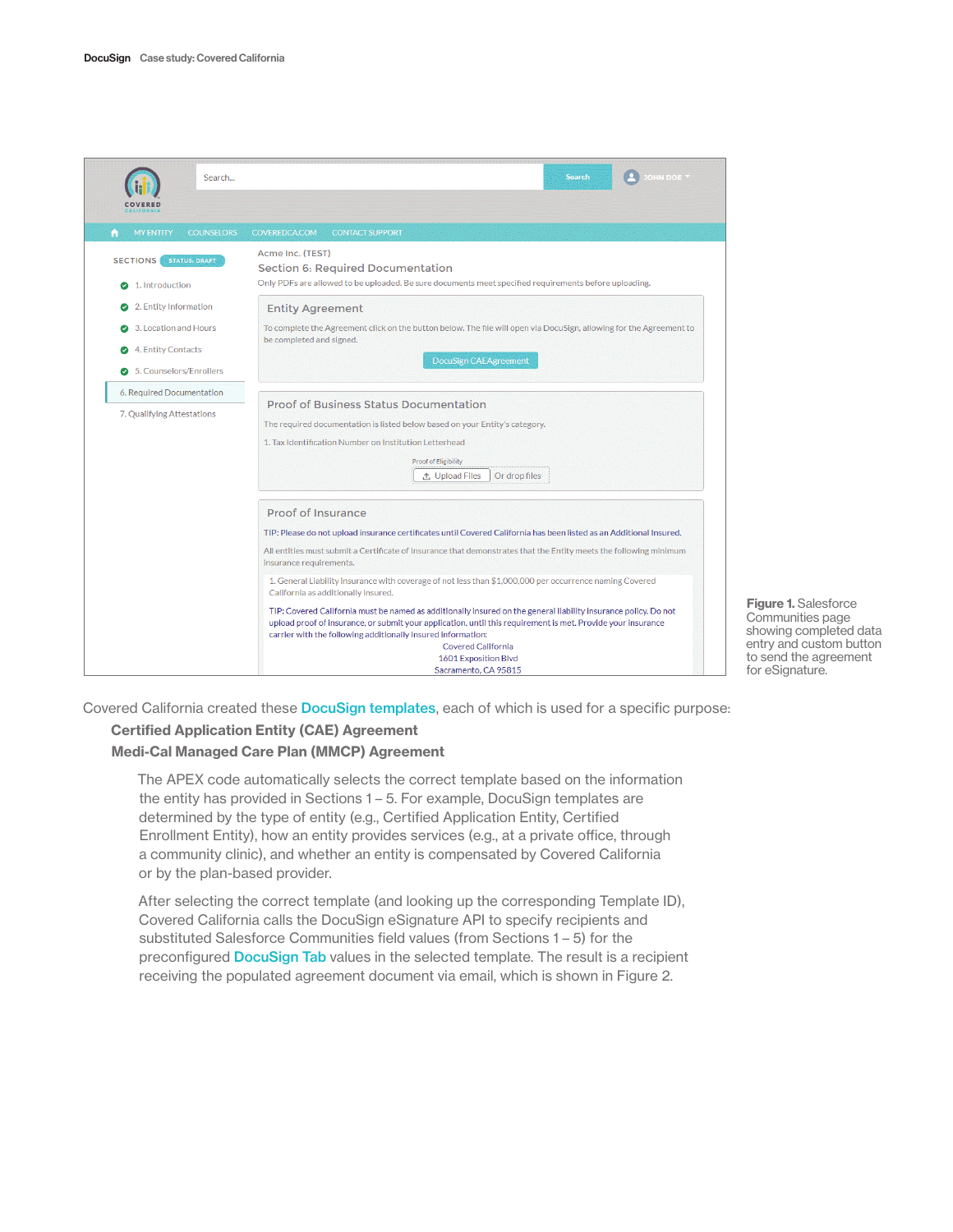| Please review the documents below.                                                                                                                                                                                                                                                                                                                                                                                                                                                                                                                          |                          | <b>FINISH</b>                                                | <b>OTHER ACTIONS v</b> |
|-------------------------------------------------------------------------------------------------------------------------------------------------------------------------------------------------------------------------------------------------------------------------------------------------------------------------------------------------------------------------------------------------------------------------------------------------------------------------------------------------------------------------------------------------------------|--------------------------|--------------------------------------------------------------|------------------------|
|                                                                                                                                                                                                                                                                                                                                                                                                                                                                                                                                                             | <b>@ @ y 面 @</b>         |                                                              |                        |
| DocuSign Envelope ID: 3B56DCBA-EFE9-4092-AA89-13BC4045A26B<br>STATE OF CALIFORNIA<br><b>STANDARD AGREEMENT</b><br>STD 213 (Rev 06/03)<br>1. This Agreement is entered into between the State Agency and the Contractor named below:<br>STATE AGENCY'S NAME<br>California Health Benefit Exchange<br>CONTRACTOR'S NAME<br>Acme Inc. (TEST)<br>2. The term of this<br>Agreement is:<br>3. The maximum<br>\$ Undefined<br>of this<br>4. The parties agree to comply with the terms and conditions of the following exhibits which are by this reference made a | _through June 30,2018    | AGREEMENT NUMBER<br><b>REGISTRATION NUMBER</b>               |                        |
| part of the Agreement.<br>Certified Application Entity Agreement                                                                                                                                                                                                                                                                                                                                                                                                                                                                                            |                          | 17 Pages                                                     |                        |
| IN WITNESS WHEREOF, this Agreement has been executed by the parties hereto.<br><b>CONTRACTOR</b><br>CONTRACTOR'S NAME (if other than an individual, state whether a corporation, partnership, etc.)<br>BY(A)<br>Signature)<br>Sign                                                                                                                                                                                                                                                                                                                          | DATE SIGNED(Do not type) | <b>California Department of General Services Use</b><br>Only |                        |
| ٠<br>PRINTED NAME AND TITLE OF PERSON SIGNING<br>ADDRESS                                                                                                                                                                                                                                                                                                                                                                                                                                                                                                    | 11/9/2017                |                                                              |                        |

After the DocuSign agreement is signed, the Salesforce Communities page shows a checkmark in the Entity Agreement area of Section 6. The supporting documentation (proof of business status, liability insurance, etc.) can be uploaded at any time by the entity, but all sections must be completed for Covered California to begin reviewing the documents. All signed and uploaded documents are stored in the Salesforce Communities record for the entity (displayed as Account) in the Required Documentation section, as shown in Figure 3.

| Search<br>COVERED<br><b>CALIFORNIA</b>               | <b>Search</b><br>JOHN DOE Y                                                                  |                 |
|------------------------------------------------------|----------------------------------------------------------------------------------------------|-----------------|
| <b>MY ENTITY</b><br><b>COUNSELORS</b><br>A           | COVEREDCA.COM<br><b>CONTACT SUPPORT</b>                                                      |                 |
| Account<br><b>T</b> <sub>E</sub><br>Acme Inc. (TEST) | $+$ Follow                                                                                   | Edit            |
| Program Type<br><b>Certified Application Entity</b>  | Phone<br>Website<br><b>Primary Location Address</b><br>1234 Test Ave., Sacramento, CA, 95834 |                 |
| <b>Entity Information</b>                            | <b>Required Documentation (1)</b><br>$\bullet$                                               | <b>New</b>      |
| <b>Account Name</b>                                  | REQUIRE<br><b>EXPIRATION</b><br>FILE TYPE<br><b>STATUS</b><br><b>Entity Status</b>           |                 |
| Acme Inc. (TEST)                                     | CAEAgre CAEAgree<br>DocuSign P<br>Draft<br>l v.                                              |                 |
| <b>Parent Account</b>                                | Program Type<br><b>Certified Application Entity</b>                                          | <b>View All</b> |

Figure 3. Salesforce Communities showing which required documents have been received.

As shown in Figure 4, when each document is signed or uploaded, it is added to the Salesforce Communities record, the corresponding Salesforce record, and the Notes & Attachments section.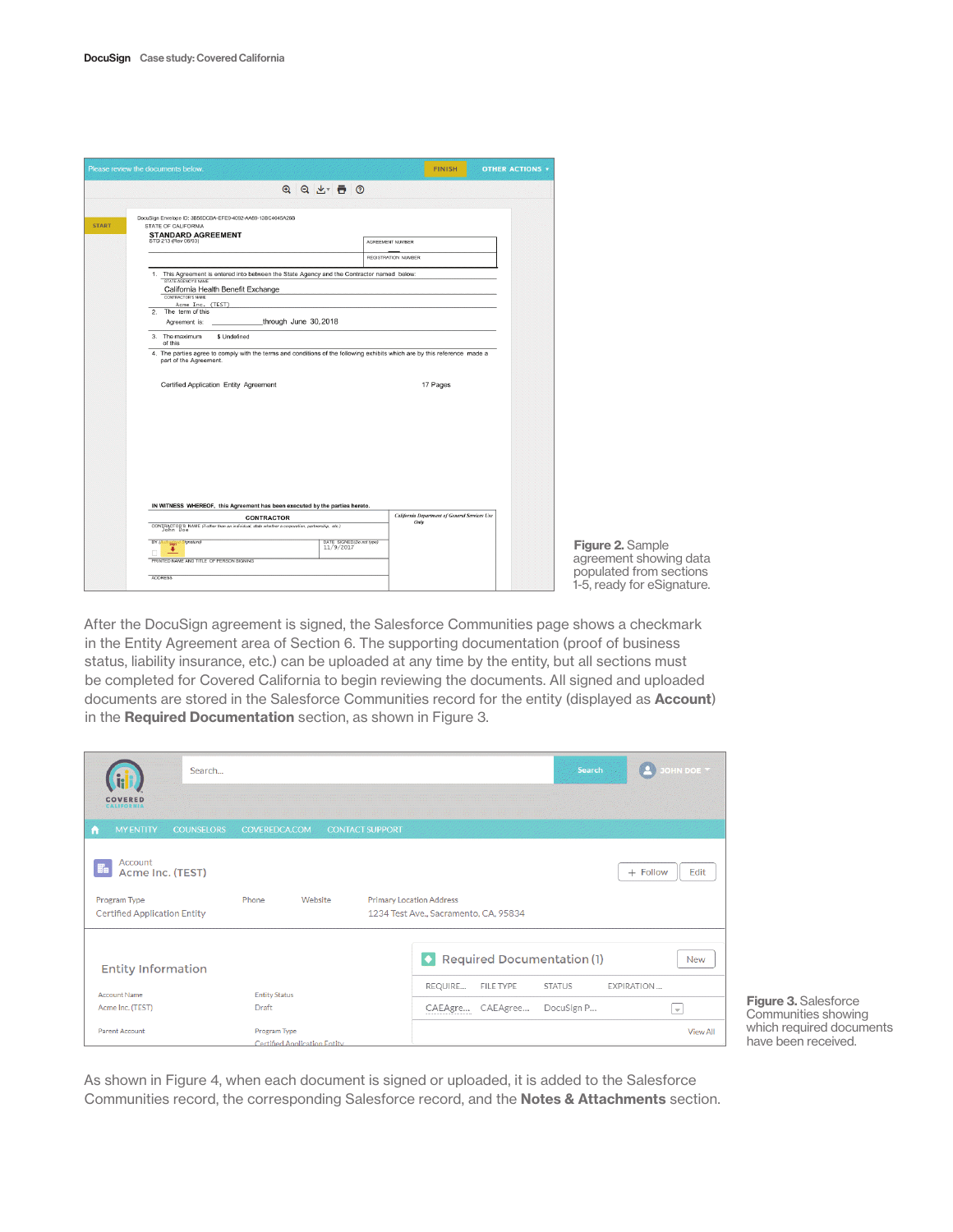| (i, j)<br>Q<br>COVERED                                           | Search Salesforce                             |                 | ⊟ ?<br>**                                                                                           |  |  |  |
|------------------------------------------------------------------|-----------------------------------------------|-----------------|-----------------------------------------------------------------------------------------------------|--|--|--|
| $\frac{1}{1}$<br>Covered CA EAPA<br>Home                         | Entity Applications $\vee$<br>Accounts $\vee$ | Contacts $\vee$ | Locations $\vee$<br>Reports $\vee$<br>Bugs $\vee$<br>More $\sqrt{ }$                                |  |  |  |
| Required Documentation<br>CAEAgreement                           |                                               |                 | Edit<br>Delete<br>Clone                                                                             |  |  |  |
| <b>Required Doc Name</b><br>CAEAgreement                         | Entity                                        |                 | Notes & Attachments (2)<br>$\mathbf{v}$<br>C<br>Envelope 1a747c32-5e74-48e5-bd7b-a7746bdd           |  |  |  |
| File Type <b>O</b><br>CAEAgreement                               | File Details <b>O</b>                         | ◢               | Aug 28, 2017 · Attachment<br>Envelope 1a747c32-5e74-48e5-bd7b-a7746bdd<br>Aug 28, 2017 · Attachment |  |  |  |
| Status <sup>O</sup><br><b>DocuSign Pending</b>                   | Expiration Date <sup>O</sup>                  |                 |                                                                                                     |  |  |  |
| $\vee$ Analyst                                                   |                                               |                 |                                                                                                     |  |  |  |
| <b>Analyst Assigned</b>                                          |                                               | View All        |                                                                                                     |  |  |  |
| <b>Analyst Assigned Date</b>                                     |                                               |                 | Recipient Status (3+)<br>$\overline{\mathbf{v}}$                                                    |  |  |  |
| <b>Analyst Comments</b>                                          |                                               |                 | $\overline{\mathbf v}$<br>DocuSign Re<br>DocuSign Ro 4<br>Recipient St Created                      |  |  |  |
| ↓ DocuSign Related Fields                                        |                                               |                 | $\overline{\mathbf{v}}$<br>Molly                                                                    |  |  |  |
| DocuSign Envelope Id<br>1A747C32-5E74-48E5-BD7B-<br>A7746BDD7654 | DocuSign Status<br>Sent                       |                 | DocuSign Re<br>DocuSign Ro 3<br>Recipient St Created<br>$\mathbf{v}$<br><b>CSS Team</b>             |  |  |  |
| DocuSign Sent<br>8/28/2017 3:29 PM                               | Completed                                     |                 | DocuSign Re<br>DocuSign Ro 2<br>Recipient St Sent                                                   |  |  |  |
| <b>Created By</b><br>8/28/2017 3:29 PM                           | Last Modified By<br>8/28/2017 3:31 PM         |                 | <b>View All</b>                                                                                     |  |  |  |



Figure 4 contains detailed information that helps Covered California understand what the status of a given application is in the overall process. Some key points are that Figure 4 shows the overall DocuSign status as **Pending**, indicating that the review process is not yet complete. The Notes & Attachments section shows a list of all DocuSign documents that are complete (signed), as well as all uploaded documents. The Recipient Status section shows the status of each recipient's signature on the envelope. The recipients are listed in reverse signing order with the earliest recipient on the bottom and the most recent recipient on top. Each recipient will have a recipient status of Created until the envelope is routed to a given recipient. When the envelope is routed to a specific recipient, it will have a recipient status of Sent and when the recipient signs the agreement, it will show a recipient status of **Complete.** When all required recipients have signed the agreement, the overall **DocuSign Status** field is changed to **Complete** and the **Completed** field will reflect the corresponding date.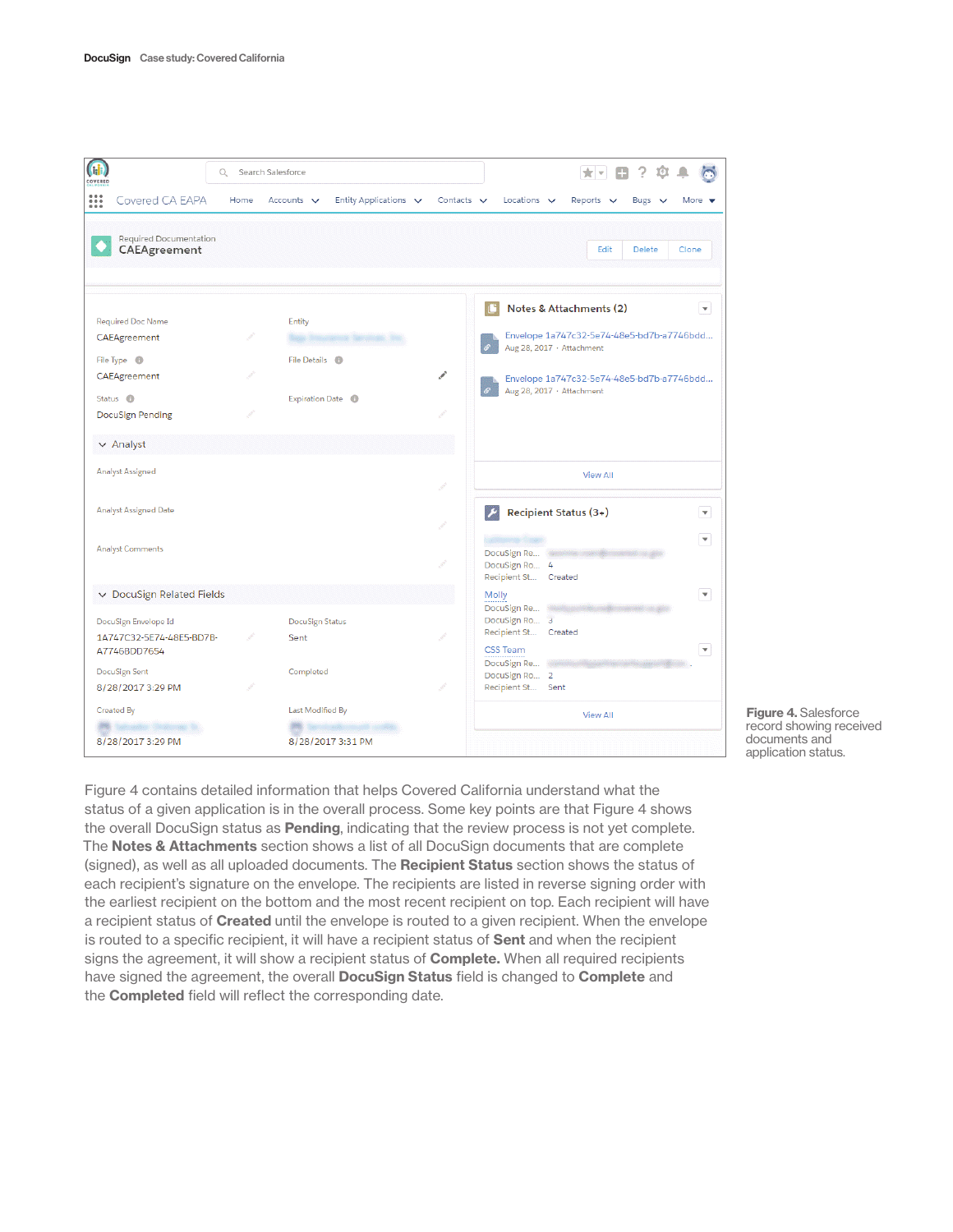### How It Works

To extend the functionality of DocuSign for Salesforce, an APEX API wrapper was created around the DocuSign eSignature API that is called when the entity clicks the custom button shown in Figure 1. Clicking the custom button initiates the agreement review process between Covered California and its entities.

The APEX code, shown in Figure 5, performs the following functions:

Selects the correct template based on the criteria entered by the entity filling out the agreement.

Calls the DocuSign API to [create the envelope](https://developers.docusign.com/esign-rest-api/reference/Envelopes/Envelopes/create) using the selected template ID. The template is pre-created by Covered California with the correct recipients and routing order, but some values are substituted at run-time based on user input into the various Salesforce Communities sections. The values include entity name, email address, etc. Standard DocuSign functionality handles the routing based on selected routing order.

Checks DocuSign envelope status by implementing a [DocuSign Connect webhook](https://developers.docusign.com/esign-rest-api/guides/connect). This enables a custom web listener to receive notifications when any status change is made to an envelope. Therefore, the Salesforce status is updated when any recipient in the routing order signs the agreement, and also when the envelope status is complete (all recipients have signed).

Checks whether additional required documentation has been uploaded. This is not a DocuSign piece, but is required as part of the overall process. When all required documentation has been uploaded and the agreement has been signed, Salesforce notifies Covered California so they can assign an analyst to review all documents.

|                            | Force.com -                                                                                                                                                                                                                                                                                                                                                                                                                                                                                         | /src/classes/DocuSignRecipient.cls - Eclipse - /Users/ |                            |                                       |                     | /workspace                                                          |              |
|----------------------------|-----------------------------------------------------------------------------------------------------------------------------------------------------------------------------------------------------------------------------------------------------------------------------------------------------------------------------------------------------------------------------------------------------------------------------------------------------------------------------------------------------|--------------------------------------------------------|----------------------------|---------------------------------------|---------------------|---------------------------------------------------------------------|--------------|
|                            | $\bigcirc \qquad \qquad \bigcirc \qquad \qquad \mathbf{A} \qquad \qquad \mathbf{X} \qquad \qquad \bigcirc \qquad \mathbf{B} \qquad \bigcirc \qquad \bigcirc \qquad \mathbf{B} \qquad \bigcirc \qquad \mathbf{A} \qquad \bigcirc \qquad \mathbf{A} \qquad \qquad \mathbf{A} \qquad \qquad \mathbf{A} \qquad \qquad \mathbf{A} \qquad \qquad \mathbf{A} \qquad \qquad \mathbf{A} \qquad \qquad \mathbf{A} \qquad \qquad \mathbf{A} \qquad \qquad \mathbf{A} \qquad \qquad \mathbf{A} \qquad \qquad \$ | D++D<br>- 6 - 6 - 6 - 6                                |                            |                                       | Q Quick Access      | <b>X</b> Force.com <b>3</b> Jazz Administration <b>9</b> Work Items |              |
|                            |                                                                                                                                                                                                                                                                                                                                                                                                                                                                                                     |                                                        |                            |                                       |                     |                                                                     |              |
|                            | X DocuSignRecipient.cls & X createRecipientJson.cls<br>$X$ createEnvelopeJson.cls                                                                                                                                                                                                                                                                                                                                                                                                                   |                                                        | $x$ clsDocuSignUtility.cls |                                       |                     |                                                                     | $=$ $\sigma$ |
| 8                          |                                                                                                                                                                                                                                                                                                                                                                                                                                                                                                     |                                                        |                            |                                       |                     |                                                                     |              |
| $\overline{9}$             | public with sharing class DocuSignRecipient {                                                                                                                                                                                                                                                                                                                                                                                                                                                       |                                                        |                            |                                       |                     |                                                                     |              |
| 10                         |                                                                                                                                                                                                                                                                                                                                                                                                                                                                                                     |                                                        |                            |                                       |                     |                                                                     |              |
| 11                         | <b>@AuraEnabled</b>                                                                                                                                                                                                                                                                                                                                                                                                                                                                                 |                                                        |                            |                                       |                     |                                                                     |              |
| 12<br>13                   | Public static Map <string, string=""> processDocuSignView(Map<string, string=""> docuSignMap){</string,></string,>                                                                                                                                                                                                                                                                                                                                                                                  |                                                        |                            |                                       |                     |                                                                     |              |
| 14                         |                                                                                                                                                                                                                                                                                                                                                                                                                                                                                                     |                                                        |                            |                                       |                     |                                                                     |              |
| 15                         |                                                                                                                                                                                                                                                                                                                                                                                                                                                                                                     |                                                        |                            |                                       |                     |                                                                     |              |
| 16                         | System.debua('docuSianMap ----->'+docuSianMap);                                                                                                                                                                                                                                                                                                                                                                                                                                                     |                                                        |                            |                                       |                     |                                                                     |              |
| 17                         | User oCurrentUser = [select Id, Name, email, Title from User where id=:docuSignMap.get('userId')];                                                                                                                                                                                                                                                                                                                                                                                                  |                                                        |                            |                                       |                     |                                                                     |              |
| 18                         | Map <string, string=""> mapToReturn = new Map<string, string="">();</string,></string,>                                                                                                                                                                                                                                                                                                                                                                                                             |                                                        |                            |                                       |                     |                                                                     |              |
| 19<br>20                   | mapToReturn.put('msg', '');<br>mapToReturn.put('Error', '');                                                                                                                                                                                                                                                                                                                                                                                                                                        |                                                        |                            |                                       |                     |                                                                     |              |
| 21                         | mapToReturn.put('URL', '');                                                                                                                                                                                                                                                                                                                                                                                                                                                                         |                                                        |                            |                                       |                     |                                                                     |              |
| 22                         |                                                                                                                                                                                                                                                                                                                                                                                                                                                                                                     |                                                        |                            |                                       |                     |                                                                     |              |
| 23                         | string docusign_template_id;                                                                                                                                                                                                                                                                                                                                                                                                                                                                        |                                                        |                            |                                       |                     |                                                                     |              |
| 24                         | string signer_email = oCurrentUser.email;                                                                                                                                                                                                                                                                                                                                                                                                                                                           |                                                        |                            |                                       |                     |                                                                     |              |
| 25                         | string signer_name = oCurrentUser.Name;                                                                                                                                                                                                                                                                                                                                                                                                                                                             |                                                        |                            |                                       |                     |                                                                     |              |
| 26                         | string signer_title = oCurrentUser.Title:                                                                                                                                                                                                                                                                                                                                                                                                                                                           |                                                        |                            |                                       |                     |                                                                     |              |
| 27<br>28                   | string sender_return_url = docuSignMap.get('returnURL');<br>string signer_user_id = docuSignMap.get('userId');                                                                                                                                                                                                                                                                                                                                                                                      |                                                        |                            |                                       |                     |                                                                     |              |
| 29                         | string signer_roleName;                                                                                                                                                                                                                                                                                                                                                                                                                                                                             |                                                        |                            |                                       |                     |                                                                     |              |
| 30                         | string envelopeId;                                                                                                                                                                                                                                                                                                                                                                                                                                                                                  |                                                        |                            |                                       |                     |                                                                     |              |
| 31                         | string viewURL;                                                                                                                                                                                                                                                                                                                                                                                                                                                                                     |                                                        |                            |                                       |                     |                                                                     |              |
| 32                         | string textTabsWithApiName;                                                                                                                                                                                                                                                                                                                                                                                                                                                                         |                                                        |                            |                                       |                     |                                                                     |              |
| 33                         | string docuSignTempObj;                                                                                                                                                                                                                                                                                                                                                                                                                                                                             |                                                        |                            |                                       |                     |                                                                     |              |
| 34                         |                                                                                                                                                                                                                                                                                                                                                                                                                                                                                                     |                                                        |                            |                                       |                     |                                                                     |              |
| 35<br>36                   | DocuSign_Setting__c DocuSignConfigSettings = DocuSign_Setting__c.getValues('DocuSignSetting');                                                                                                                                                                                                                                                                                                                                                                                                      |                                                        |                            |                                       |                     |                                                                     |              |
| 37                         | if(DocuSignConfigSettings == null)                                                                                                                                                                                                                                                                                                                                                                                                                                                                  |                                                        |                            |                                       |                     |                                                                     |              |
| 38                         | Ŧ                                                                                                                                                                                                                                                                                                                                                                                                                                                                                                   |                                                        |                            |                                       |                     |                                                                     |              |
| 39                         | mapToReturn.put('Error', 'No DocuSian Settinas Found');                                                                                                                                                                                                                                                                                                                                                                                                                                             |                                                        |                            |                                       |                     |                                                                     |              |
| 40                         | return mapToReturn:                                                                                                                                                                                                                                                                                                                                                                                                                                                                                 |                                                        |                            |                                       |                     |                                                                     |              |
| 41                         | 3                                                                                                                                                                                                                                                                                                                                                                                                                                                                                                   |                                                        |                            |                                       |                     |                                                                     |              |
| 42<br>43                   | Docusign_Template_Data__c DocuSignTempData = [select id, name,Object_API_Name__c, Role_Name__c, Template_Id__c, Text_Tabs_with_API_Name__c, Save_to_Object_API__c, Parent_Field_A                                                                                                                                                                                                                                                                                                                   |                                                        |                            |                                       |                     |                                                                     |              |
| 44                         | if(DocuSignTempData == null)                                                                                                                                                                                                                                                                                                                                                                                                                                                                        |                                                        |                            |                                       |                     |                                                                     |              |
| 45                         | Æ.                                                                                                                                                                                                                                                                                                                                                                                                                                                                                                  |                                                        |                            |                                       |                     |                                                                     |              |
| 46                         | mapToReturn.put('Error', 'No DocuSian Template Found');                                                                                                                                                                                                                                                                                                                                                                                                                                             |                                                        |                            |                                       |                     |                                                                     |              |
| 47                         | return mapToReturn:                                                                                                                                                                                                                                                                                                                                                                                                                                                                                 |                                                        |                            |                                       |                     |                                                                     |              |
| 48                         |                                                                                                                                                                                                                                                                                                                                                                                                                                                                                                     |                                                        |                            |                                       |                     |                                                                     |              |
| 49                         | Map <string, string=""> mapHeader = new Map<string, string="">();</string,></string,>                                                                                                                                                                                                                                                                                                                                                                                                               |                                                        |                            |                                       |                     |                                                                     |              |
|                            | Source Properties DocuSignRecipient.cls-meta.xml                                                                                                                                                                                                                                                                                                                                                                                                                                                    |                                                        |                            |                                       |                     |                                                                     |              |
|                            |                                                                                                                                                                                                                                                                                                                                                                                                                                                                                                     |                                                        |                            |                                       |                     |                                                                     |              |
| <b>Eleve</b> Not connected | $\circ$                                                                                                                                                                                                                                                                                                                                                                                                                                                                                             | Writable                                               | Smart Insert               | 17:32<br><no current="" work=""></no> | $\mathbb{A}$ o Hits |                                                                     |              |

Figure 5. APEX code using Eclipse as the editor.

In only a matter of three weeks, the prototype was created, development was completed and the custom solution was rolled-out, with the DocuSign development piece taking only a little more than one week. They were able to find most of the resources they needed in the **DocuSign Developer** [Center](https://developers.docusign.com), but also consulted the DocuSign Professional Services team to learn best practices for integrating with Salesforce custom buttons.